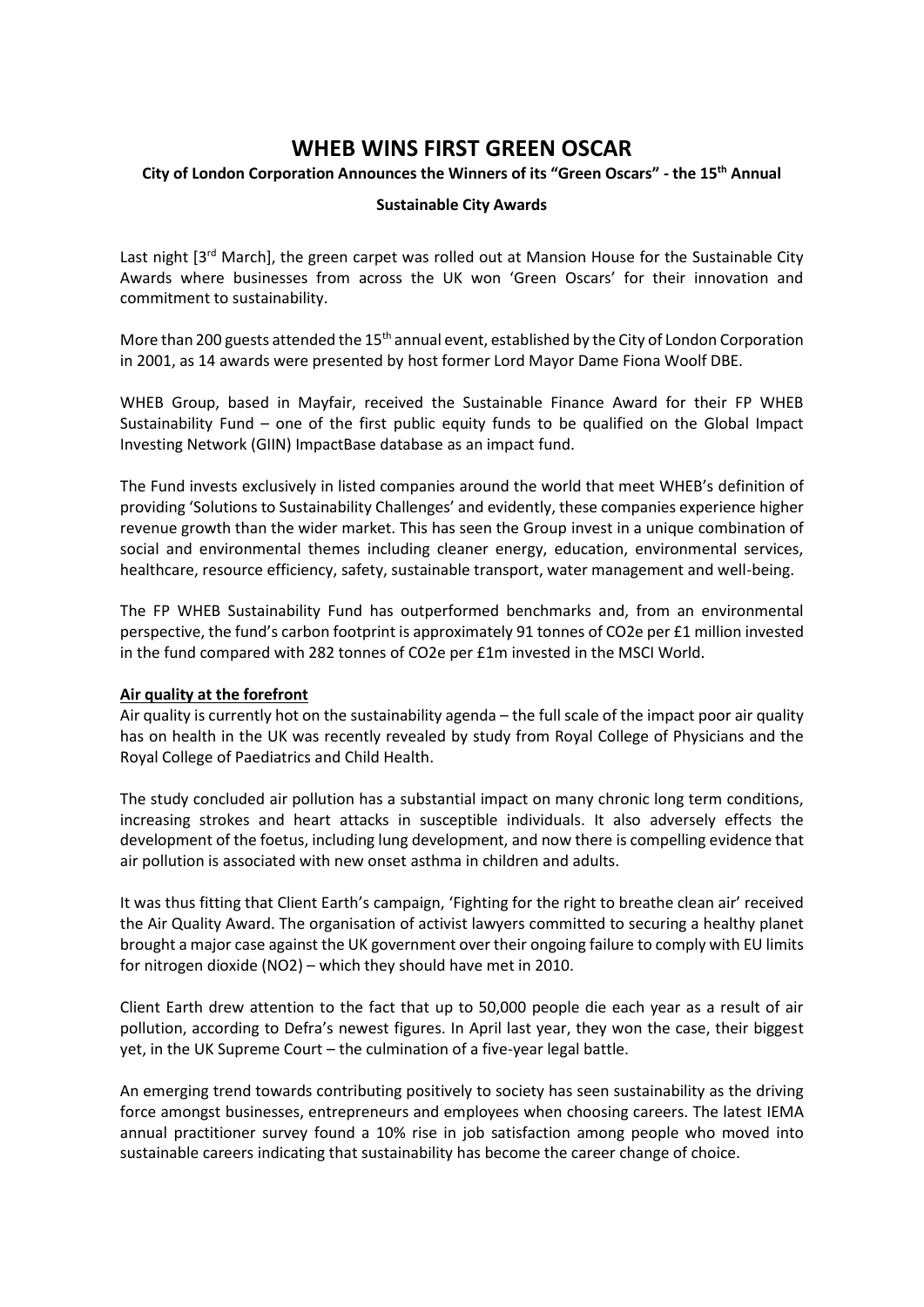## **Employee health and wellbeing paramount**

This year the focus was on health and wellbeing. In April, a YouGov survey found that more than half of all employees suffer from burnout, severe anxiety, and phy**s**ical and emotional exhaustion in the workplace. The Awards recognised those organisations across the UK who put staff wellbeing at the forefront of their business strategy in sectors as diverse as buildings, legal battles, climate change and urban planning.

Global Japanese financial firm Nomura accepted the Health and Wellbeing award for its innovative work to recognise their people are their most important assets, and creating a work environment and culture that promotes and sustains all aspects of health and wellbeing.

Nomura caters for more than 3,000 staff in London offices, with GPs, nurses, gyms, personal trainers, a nutritionist and parenting support among the services on offer. Activities such as health weeks and gym challenges are further motivation for staff to maintain good health. Nomura's offering allows them compete for the best candidates, retain staff and create a better work-life balance for their employees.

The City Of London Corporation's March 2014 research report, 'Best Practice in Promoting Employee Health and Wellbeing in the City of London', emphasises the importance of maintaining employee health in a city which leads the world in global financial services. The nature of the financial services sector – working across international time zones, in a competitive culture – means some employee health issues are more significant than others for the sector.

Nomura's proactive approach to health and wellbeing is part of a developing workplace trend noted in a 2015 Heart of the City Impact Report. Positively, 90 per cent of respondents – part of the organisation's Newcomers business membership programme – revealed their senior staff are engaged in supporting the development of health and wellbeing activities to support staff in the workplace.

# **The dominant winners**

Innovative engineering company Siemens took to the stage three times as their London-based global headquarters; 'The Crystal' took home the Resource Conservation, Sustainable Buildings and Sustainable Places Awards. Built in 2012, the impressive building is home to the world's largest exhibition on the future of cities, the world's most sustainable events venue, and office space for Siemens.

The Crystal recycles 100% of its waste through a zero-to-landfill system, offers a bicycle scheme, and houses a charging station for electric cars. Siemens' 360 degree community approach includes a local hiring scheme where front of house jobs are initially advertised exclusively in the borough of Newham, while their community garden and Education Officer – who works with local schools – ensures the local community is supported and benefiting from Siemens presence in the area.

# **The Sustainable City Awards Trophy**

Activist lawyers Client Earth took away the most prestigious award of the evening, the Sustainable City Awards Winner's trophy that recognises the organisation that best demonstrates a pioneering approach to innovation and leadership in sustainability.

Client Earth, who are committed to securing a healthy planet, brought a major case against the UK government over their ongoing failure to comply with EU limits for nitrogen dioxide (NO2) – which they should have met in 2010.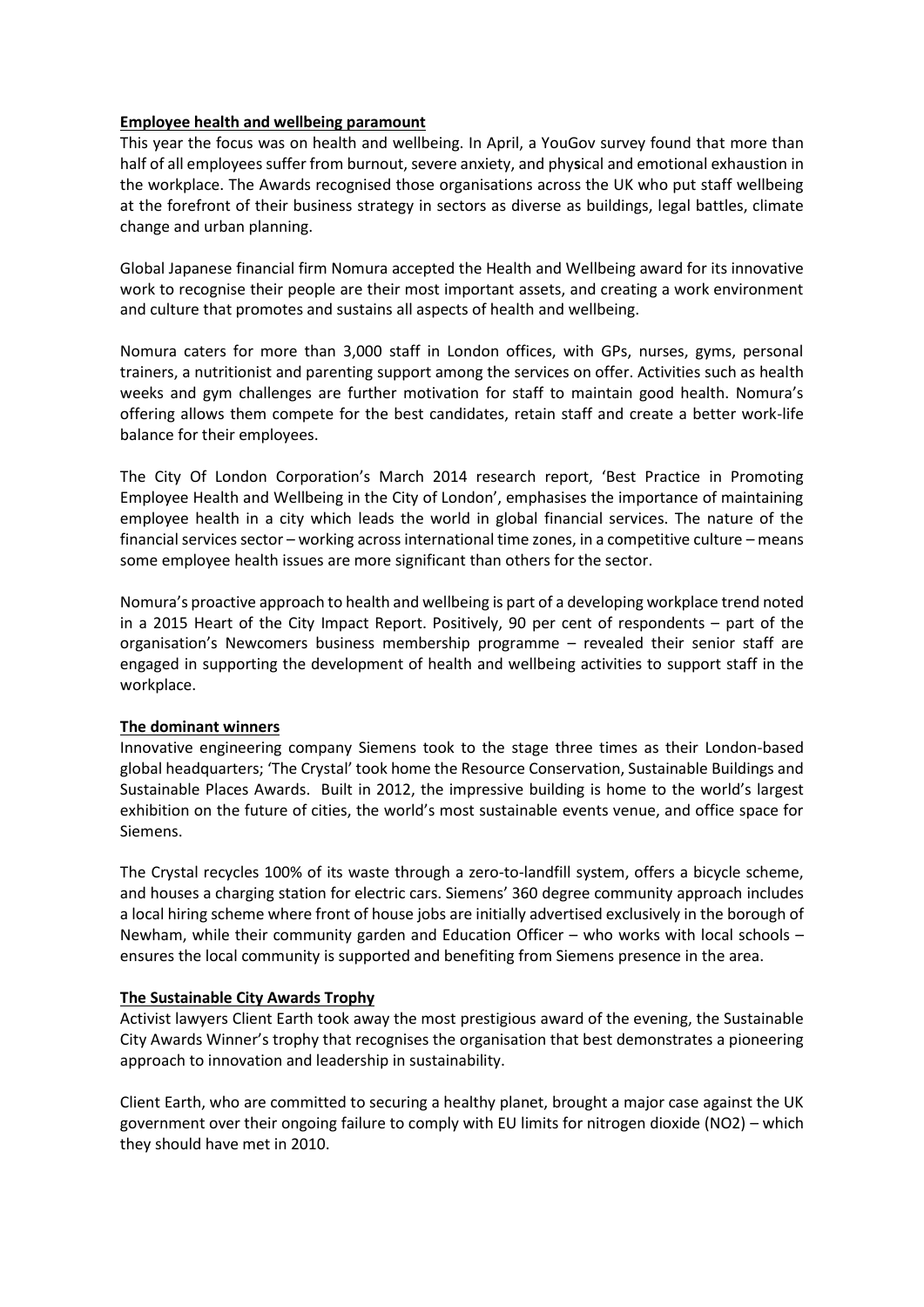The organisation drew attention to the fact that up to 50,000 people die each year as a result of air pollution, according to Defra's newest figures. In April last year, they won the case, their biggest yet, in the UK Supreme Court – the culmination of a five-year legal battle.

**The Lord Mayor of the City of London, Jeffrey Mountevans, says:** "The UK Sustainable City Awards recognise the sustainability initiatives of organisations big or small, across every sector of business. This year, we recognised firms that are pioneering sustainable business development by putting the health and wellbeing of staff at the forefront of their business agenda. The high calibre of this year's Awards applicants demonstrate that it's not enough to tick boxes in the annual report, but that real determination and prioritization – at every level in an organization, and across all activities – is needed to achieve change. It is this commitment that is enabling our sustainable and environmental champions to make a significant impact to the strength and health of our workforce, commerce and communities."

| <b>AWARD</b>                                                                                                                                                                                                                                                                                                                | <b>WINNER</b>                                                                                                                                                                                                                                |
|-----------------------------------------------------------------------------------------------------------------------------------------------------------------------------------------------------------------------------------------------------------------------------------------------------------------------------|----------------------------------------------------------------------------------------------------------------------------------------------------------------------------------------------------------------------------------------------|
| AWARD: Sustainable Finance - In association with<br>UKSIF: For innovation and best practice in all areas of<br>sustainable investment and finance that support<br>sustainable economic development, enhance quality<br>of life and safeguard the environment.                                                               | WINNER: WHEB: An independent<br>specialist<br>owner-managed<br>and<br>focused<br>the<br>investor<br>on<br>opportunities created by the global<br>transition to more sustainable,<br>resource efficient and<br>energy<br>efficient economies. |
| <b>AWARD: The Farsight Award - In association with</b><br>Gresham College, USS and Z/Yen: For best individual<br>piece of analysis by an investment research institution<br>which integrates traditional financial analysis with<br>longer term issues such as climate change, corporate<br>governance and human capital.   | WINNER: Deutsche Bank: A<br>leading global investment bank<br>with a strong and profitable<br>private clients franchise.                                                                                                                     |
| AWARD: Tackling Climate Change - In association<br>with The Institute for Sustainability and the Worshipful<br>Company of Fanmakers: For organisations mitigating<br>the effects of their activities on climate change or<br>adapting their operations to reflect the impact climate<br>change will have on their business. | [The<br><b>WINNER:</b><br><b>Siemens</b><br>Crystal]:<br>The<br>Crystal<br>is<br>a<br>sustainable cities initiative by<br>Siemens, the world's<br>most<br>sustainable events venue and<br>the largest exhibition on the<br>future of cities. |
| AWARD: Sustainable Travel and Transport - In<br>association with Campaign for Better Transport: For<br>innovative schemes which encourage people to make<br>more use of sustainable forms of travel, transport and<br>logistics, or which reduce the impact of traffic and<br>transport on the environment.                 | WINNER: London Borough of<br>Waltham<br>The<br>Forest:<br>City<br>Council<br>the<br>representing<br>London Borough of Waltham<br>Forest.                                                                                                     |

# **SUSTAINABLE CITY AWARD WINNERS**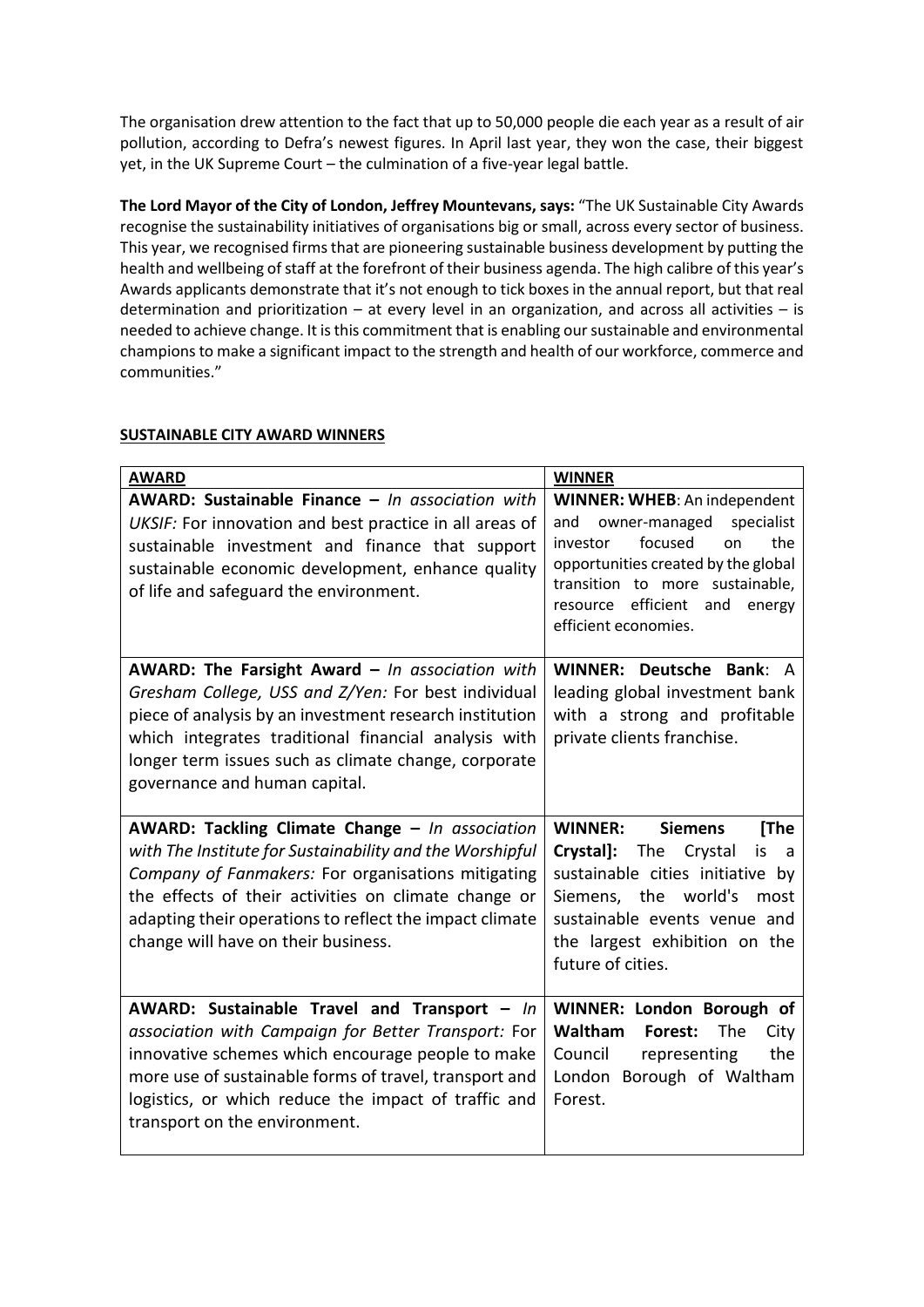| <b>AWARD: Resource Conservation - In association with</b><br>the Worshipful Company of Launderers and the<br>Worshipful Company of Water Conservators: For<br>organisations that are taking positive steps to improve<br>through<br>conservation<br>reducing<br>resource<br>the<br>consumption of water, gas or electricity.                                                                                                                                                       | <b>WINNER:</b><br><b>Siemens</b><br>[The<br>Crystal]: The Crystal<br>is<br>- a<br>sustainable cities initiative by<br>Siemens, the world's<br>most<br>sustainable events venue and<br>the largest exhibition on the<br>future of cities. |
|------------------------------------------------------------------------------------------------------------------------------------------------------------------------------------------------------------------------------------------------------------------------------------------------------------------------------------------------------------------------------------------------------------------------------------------------------------------------------------|------------------------------------------------------------------------------------------------------------------------------------------------------------------------------------------------------------------------------------------|
| <b>AWARD: Building Sustainable Communities (London</b><br>only) – In association with the Worshipful Company of<br>Patten Makers and the City Bridge Trust: For voluntary<br>organisations that can demonstrate their work makes<br>a tangible difference to the sustainability of their<br>locality by bringing people together, especially from<br>across different communities.                                                                                                 | <b>WINNER: Age UK</b><br>The UK's largest charity working<br>with older people                                                                                                                                                           |
| AWARD: Sustainable Buildings - In association with<br>the CIOB and the Worshipful Company of Chartered<br>excellence<br>and<br>For<br>innovation<br>Surveyors:<br>in<br>sustainable building design for new build and<br>refurbishment projects.                                                                                                                                                                                                                                   | <b>WINNER:</b><br><b>Siemens</b><br>[The<br>Crystal]: The Crystal<br>is<br>a a<br>sustainable cities initiative by<br>Siemens, the world's<br>most<br>sustainable events venue and<br>the largest exhibition on the<br>future of cities. |
| <b>AWARD: Health and Wellbeing - In association with</b><br>the City of London Health and Wellbeing Board: For<br>organisations that are doing really innovative work to<br>recognise that their people are their most important<br>assets, and creating work environments and cultures<br>that promote and sustain all aspects of health and<br>wellbeing                                                                                                                         | WINNER: Nomura: A global<br>financial services group based in<br>Asia.                                                                                                                                                                   |
| AWARD: Sustainable Places - In association with<br>British BIDs, the London Sustainability Exchange,<br>London Chamber of Commerce and Industry and the<br>Worshipful Company of Environmental Cleaners: For<br>organisations who work to create unique sustainable<br>characters for town centres and industrial parks- not<br>only enhancing the quality of life of all those who visit,<br>work or live there but acting as a significant attractor<br>for business investment. | <b>WINNER: Siemens [The Crystal]</b><br>The Crystal is a sustainable citie<br>initiative by Siemens, the world'<br>most sustainable events venue<br>and the largest exhibition on the<br>future of cities                                |
| AWARD: Responsible Waste Management - In<br>association with the Clean City Awards Scheme: For<br>responsible waste management. Applicants should<br>demonstrate innovative waste management practices<br>particularly with respect to implementing the waste                                                                                                                                                                                                                      | <b>WINNER: GenEco: A sustainable</b><br>solutions<br>offering<br>company<br>effective<br>customers<br>cost<br>solutions that transform their                                                                                             |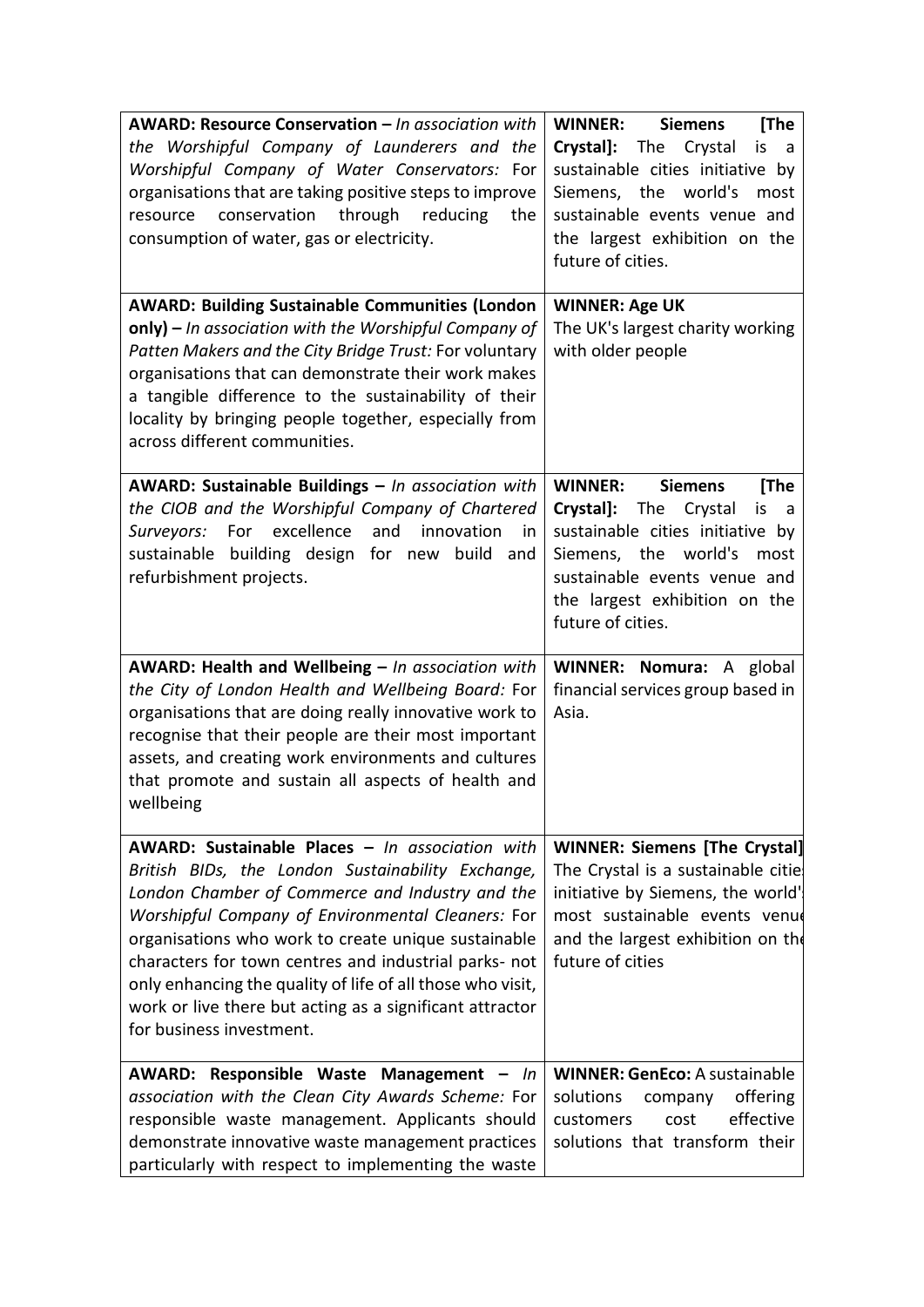| hierarchy of minimising waste, reusing and recycling<br>materials. Judges will also be looking for evidence of<br>how the organisation is tackling wider waste issues,<br>such as compliance with Duty of Care Regulations and<br>engendering pride in the local environment.         | waste into renewable energy<br>and nutrient-rich fertiliser.                                                                                                      |
|---------------------------------------------------------------------------------------------------------------------------------------------------------------------------------------------------------------------------------------------------------------------------------------|-------------------------------------------------------------------------------------------------------------------------------------------------------------------|
| AWARD: Air Quality - In association with Building and<br>Engineering Services Association and Kings College<br>London: For innovation and best practice in reducing<br>emissions of air quality pollutants and mitigating the<br>effects of business activities on local air quality. | <b>WINNER: Client Earth: A not-</b><br>for-profit<br>organisation<br>of<br>activist environmental lawyers<br>committed to securing a healthy<br>planet.           |
| AWARD: The Sir Peter Parker Award - In association                                                                                                                                                                                                                                    | <b>WINNER: GenEco: A sustainable</b>                                                                                                                              |
| with BCF Awards and WRAP:<br>For the organisation which best demonstrates<br>leadership in sustainability.                                                                                                                                                                            | solutions company<br>offering<br>effective<br>customers<br>cost<br>solutions that transform their<br>waste into renewable energy<br>and nutrient-rich fertiliser. |

ENDS

# **Notes to Editors:**

The Sustainable City Awards are only made possible by the City of London Corporation in partnership with the London Sustainability Exchange Other partners:

The Worshipful Company of Pattenmakers The Worshipful Company of Water Conservators Z/Yen Group WRAP The UK Sustainable Investment and Finance Association The Worshipful Company of Chartered Surveyors The Worshipful Company of Environmental Cleaners The Worshipful Company of Fanmakers The Worshipful Company of Launderers British BIDS The Chartered Institute of Building Campaign for Better Transport City Bridge Trust The Chartered Institute of Environmental Health King's College Environmental Research Group Gresham College London Chamber of Commerce and Industry